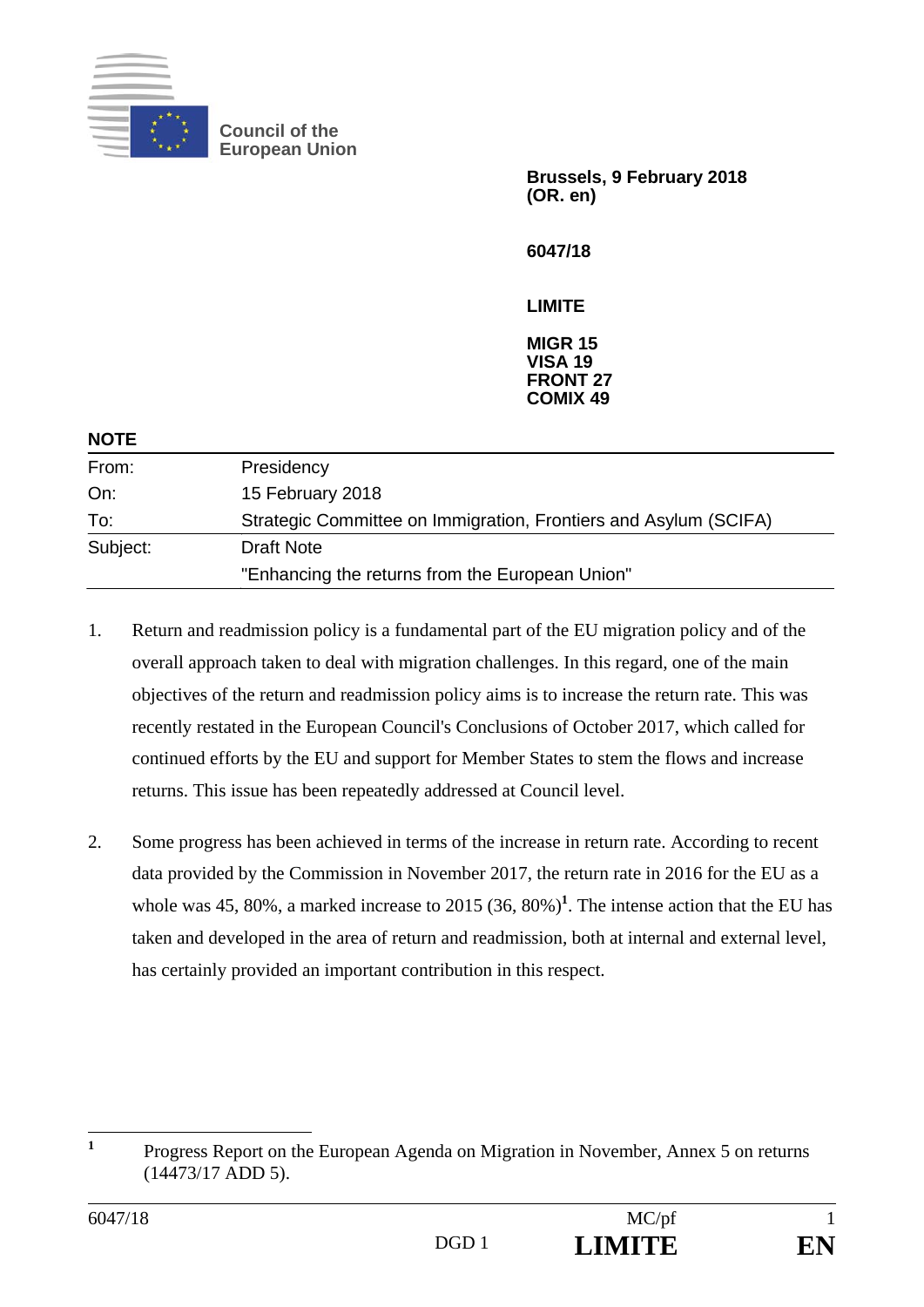- 3. At internal level, on 29 September 2017 the Commission issued the Renewed Return Handbook to be used by Member States' competent authorities when carrying out returnrelated tasks. The Renewed Return Handbook was developed in close cooperation with the Member States and is an updated version of the first Handbook issued in 2015. A key objective was that of incorporating within the Handbook a series of recommendations issued by the Commission in March 2017**<sup>2</sup>** . The aim is to improve the return system through a more uniform implementation of the Return Directive by the Member States. This involves addressing any shortcomings in the implementation of the Return Directive, so as to help to increase the return rate.
- 4. It is extremely important, too, to address this issue at external level, as effective cooperation with third countries is fundamental for a successful implementation of the EU migration policy and of the return and readmission policy. The implementation of the Partnership Framework, launched in June 2016, has enabled to develop and reinforce cooperation in the area of migration significantly, including in the field of return and readmission. In this context, special attention has been devoted to a number of third countries that are of particular importance for the EU and its Member States. In addition to the conventional readmission agreements, a number of non-legally binding informal arrangements aimed at reinforcing cooperation in the area of return policy have been concluded with a number of relevant thirdcountries. The timely implementation of such arrangements is expected to contribute to an increase of returns.
- 5. It is worth noting the new process which enables to take measures in the field of visa policy in relation to those third countries which do not cooperate or do not sufficiently cooperate in the area of return and readmission. This process was defined by COREPER at its meeting on 31 May 2017**<sup>3</sup>** .

 **2** Commission recommendation on making returns more effective when implementing the Return Directive  $(6943/17 + ADD 1$ .

**<sup>3</sup>** 11375/17 EU RESTRICTED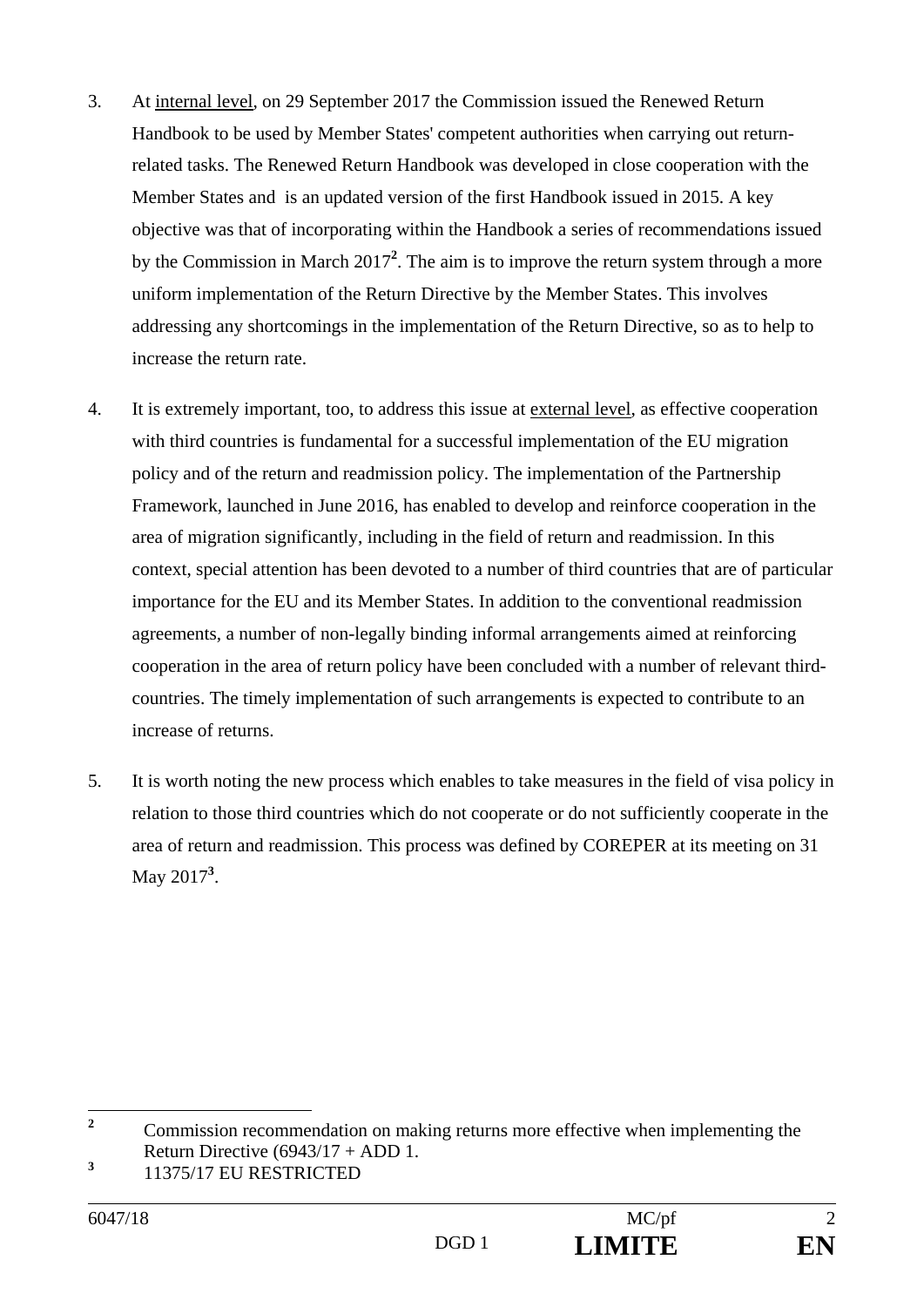- 6. The new tasks that the European Border and Coast Guard Agency (hereinafter "the Agency") has been allocated under its new Regulation should also have a positive impact in this area. Among other measures, the Agency, which has created a Return Unit, has developed new tools in the area of returns, offering support in organizing scheduled (commercial) flights, currently in the form of a pilot project, with destinations to Algeria and Morocco. Better use of this will allow for a well-founded assessment for future use. Chartering of aircrafts has also been put in place, providing a new tool for Member States to use in return operations which is currently underused. The Agency also supports the deployment of Member States' experts as Return Specialists and encourages Member States to use the forced-return escorts' pool.
- 7. Issues related to return were also discussed under the item "Integrated Border Management" (IBM) at the Informal Meeting of the Justice and Home Affairs Ministers, held in Sofia on 25- 26 January 2018.

Among other proposals, delegations stressed the need for developing cooperation with third countries with a view to ensuring a more effective management of return and stated that this could be done through the Agency's Liaison Officers. Delegations also underlined the need for the Agency to play an active role in supporting Member States in implementing returns at all the various phases. This involves improving and developing the exchange of information with relevant third countries. Delegations referred to the possible scope of using IBM cooperation with third countries as a lever to reinforce relations in the field of return policy.

8. The efforts made by the EU and its Member States, and the measures that have been developed and applied, have resulted in progress in return policy. However, there is still room for improvement. The gap between the orders to leave the territory and the effectively implemented returns remains significant. In particular, cooperation with relevant African countries is still totally unsatisfactory. The EU and its Member States should continue their efforts in this area, both at internal and external level.